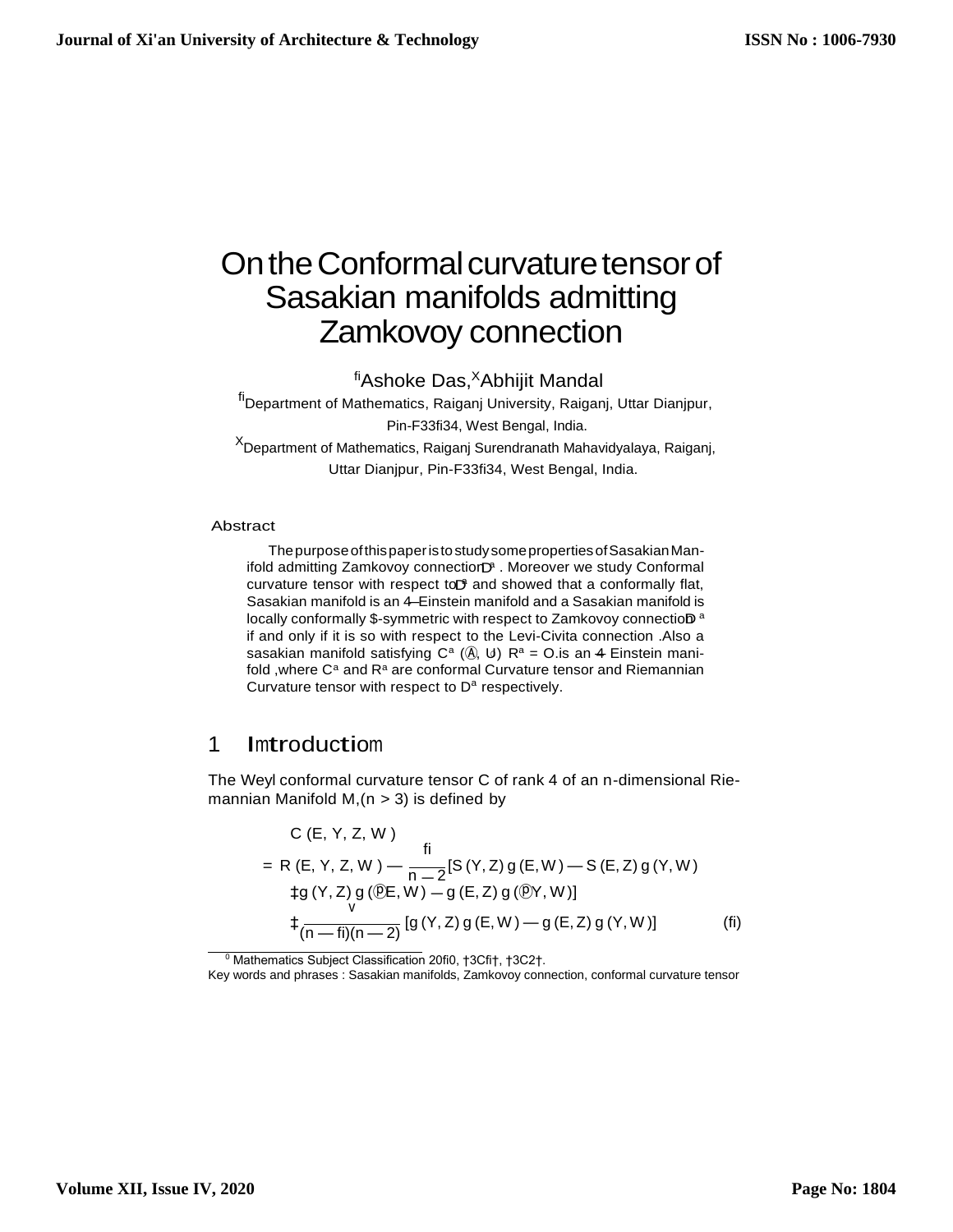for all  $E, Y, Z \& W$   $Z(M),$  set of all vector fields of the manifold M, where C (E, Y, Z, W ) denotes the conformal curvature tensor of type (0, 4) and R (E, Y, Z, W ) denotes the Riemannian curvature tensor of type (0, 4) defined by

$$
C(E, Y, Z, W) = g(C(E, Y)Z, W)
$$
 (2)

$$
R(E, Y, Z, W) = g(R(E, Y)Z, W), \qquad (3)
$$

where R  $(E, Y)$  Z is the Riemannian tensor of type  $(0, 3)$ , C  $(E, Y)$  Z is the conformal curvature tensor of type (0, 3) and S denotes the Ricci tensor of type (0, 2) and v is the scalar curvature. The curvature tensor defined in equation (fi) is known as conformal curvature tensor.

In fi924, the idea of semi-symmetric linear connection on a differentiable manifold was introduced by A. Friedmann and J. A. Schouten [fi] . In fi9F0, K. Yano [3] started a systematic study of the semi-symmetric metric connection in a Riemannian manifold and this was further studied by various authors.In CR Geometry N.Tanaka [F] and S.M Webster[6] introduced independently a new connection.As a generalization of the above two connection S.Tanno introduced a new connection called Tanaka-Webster connection In a paracontact metric manifold S.Zamkovoy[†] defined a canonical connection , known as Zamkovoy connection,which plays the same role of the (generalized) Tanaka-Webster connection[8] in paracontact geometry.

For an n-dimensional almost contact metric manifold M equipped with an almost contact metric structure  $(\$, \& 4, g)$  consisting of a (fi, fi) tensor field \$, a vector field  $\widehat{A}$  a fi-form 4 and a Riemannian metric g, S. Zamkovoy has introduced a new connection known as Zamkovoy connection  $\delta^a$ , which is related with Levi-civita connection ð as

$$
\delta \hat{\mathbf{X}} Y = \delta_X Y \pm (\delta_X 4) (Y) \hat{\mathbf{0}} - 4 (Y) \delta_X \hat{\mathbf{0}} \pm 4 (E) \hat{\mathbf{X}} Y, \tag{4}
$$

for all  $E, Y \mathbf{c}$  (M).

In a Sasakian manifold M of dimension  $(n > 2)$ , the conformal curvature tensor C<sup>a</sup> with respect to the Zamkovoy connection  $\delta^a$  is given by

$$
C^{a}(E, Y) Z
$$
  
= R<sup>a</sup> (E, Y) Z —  $\frac{f}{n-2}$  [S<sup>a</sup> (Y, Z) E – S<sup>a</sup> (E, Z) Y  $\neq$  g (Y, Z) @ $^{\oplus}E$  – g (E, Z) @ $^{\oplus}Y$ ]  
 $\frac{V}{(n-fi)(n-2)}$  [g (Y, Z) E – g (E, Z) Y ] (†)

where R<sup>a</sup>and S<sup>a</sup> are Riemannian curvature tensor and Ricci tensor with respect to Zamkovoy connection ð<sup>a</sup> respectively.

Defimitiom 1 A n-dsmenssona1 Sasahsan mansfo1d M ss sasd to be 4 -Esnstesn mansfo1d sf the <sup>Æ</sup>SGGS tensov of t4pe(D,W) ss of the fovm

$$
S (V, W) = h_{fi} (V, W) \pm h_2 4 (V) 4 (W)
$$

c fov a11 U, V z (M), set of a11 seGtov fle1ds of the mansfo1d M and hfiand h<sup>2</sup> ave SGa1avs.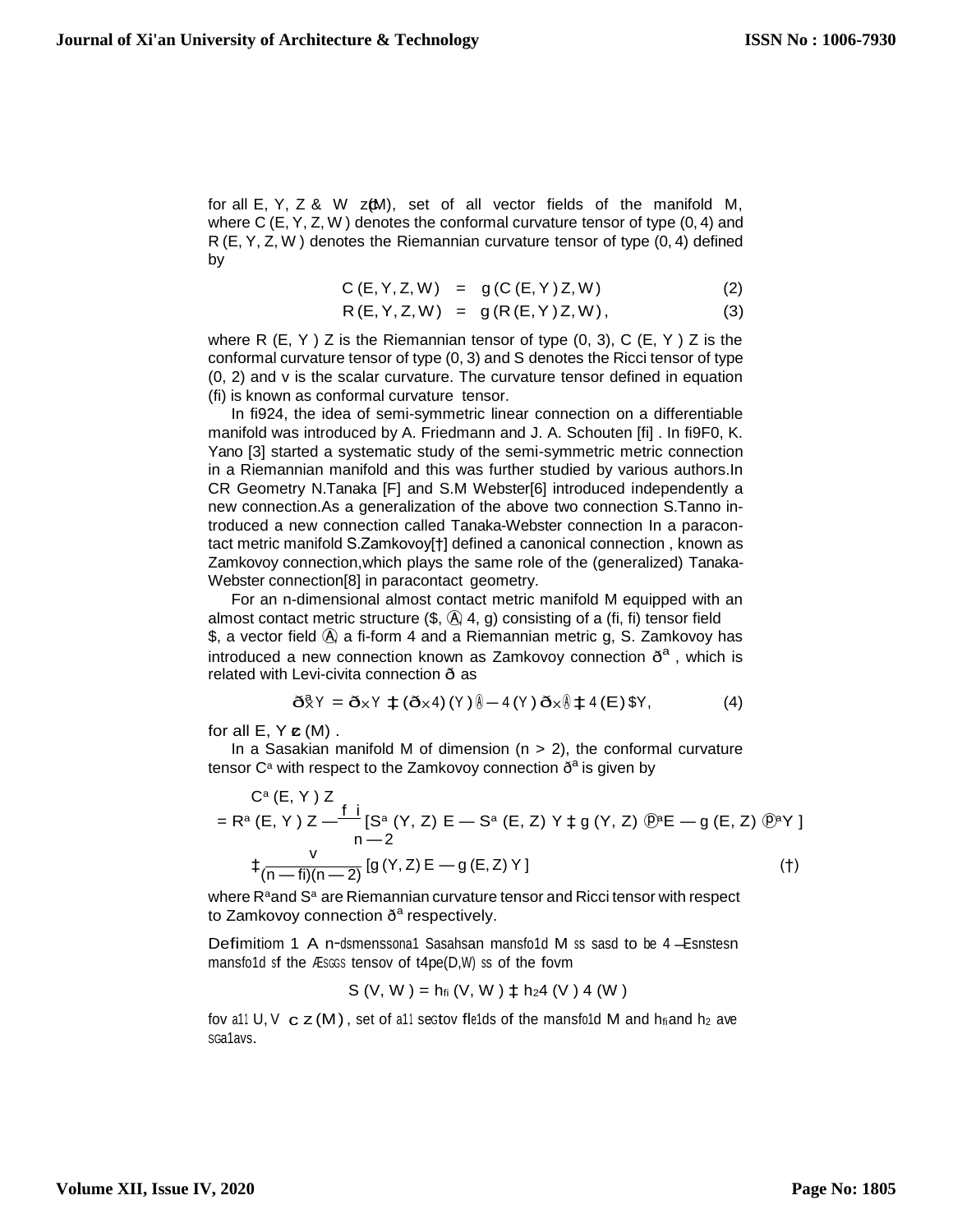This paper is organised as follows:

tensor S<sup>a</sup>, Scalar curvature tensor v<sup>a</sup>, Ricci operator <sup>@</sup>with respect to a din admitting Zamkovoy connection o and obtained curvature tensor R<sup>a</sup>, Ricci Sasakian manifold with respect to os an 4 Einstein manifold . In section manifold with respect to the connection and we find that conformally flat After introduction ,a short description of Sasakian manifold is given in section 2. In section 3 ,we have discussed Sasakian manifold Sasakian manifold. In sction 4 . we deals with conformally flat Sasakian † we showed Sasakian manifold M, is locally conformally \$-symmetric with respect to Zamkovoy connection  $\delta^a$  if and only if it is so with respect to the Levi-Civita connection ð. Finally in section 6 we discussed a Sasakian manifold satisfying  $C^a$  ( $\hat{\emptyset}$ , U)  $\circ$  R<sup>a</sup> = 0.

## 2 Prelimimaries

Let M be an n-dimensional almost contact metric manifold equipped with an almost contact metric structure  $(\$, \& 4, g)$  consisting of a (fi, fi) tensor field  $\$,$ a vector field  $\ddot{A}$ , a fi-form 4 and a Riemannian metric g. Then

$$
$^{2}Y = -Y \pm 4 (Y) \& 4(\&)= \text{fi}, 4 ($E) = 0, $ \&= 0, \tag{6}
$$

$$
g(\$E, \$Y) = g(E, Y) - 4(E)4(Y), \tag{F}
$$

$$
g(E, \$Y) = -g(\$E, Y), 4(Y) = g(Y, \textcircled{\textbf{I}}), 6E, Y \text{ c z (M)}
$$
 (8)

An almost contact metric manifold M is said to be

(i) a contact metric manifold if

$$
g(E, \$Y) = d4(E, Y), 6E, Y \text{ c } z(M) \text{ i}
$$
 (9)

(ii) a K-contact manifold if the vector field  $\hat{A}$  is Killing equivalently

$$
\tilde{\mathbf{O}} \times \tilde{\mathbf{0}} = -\mathbf{S} \mathbf{E},\tag{fi0}
$$

where ð is Riemannian connection

(iii) a Sasakian manifold if

$$
(\mathbf{\tilde{O}} \times \mathbf{\$})^{\gamma} = g(E, Y)\mathbf{\$} - 4(Y)E, 6E, Y \mathbf{c} z(M). \tag{fifi}
$$

A K-contact manifold is a contact metric manifold, while the converse is true if the Lie derivative of \$ in the characteristic direction Ⓐ vanishes identically. A Sasakian manifold is always a K-contact manifold. A 3-dimensional K-contact manifold is a Sasakian manifold.

fi. It is well known that a contact metric manifold is Sasakian if and only if

$$
R(E, Y) \hat{\phi} = 4(Y)E - 4(E)Y, 6E, Y c z(M). \tag{fi2}
$$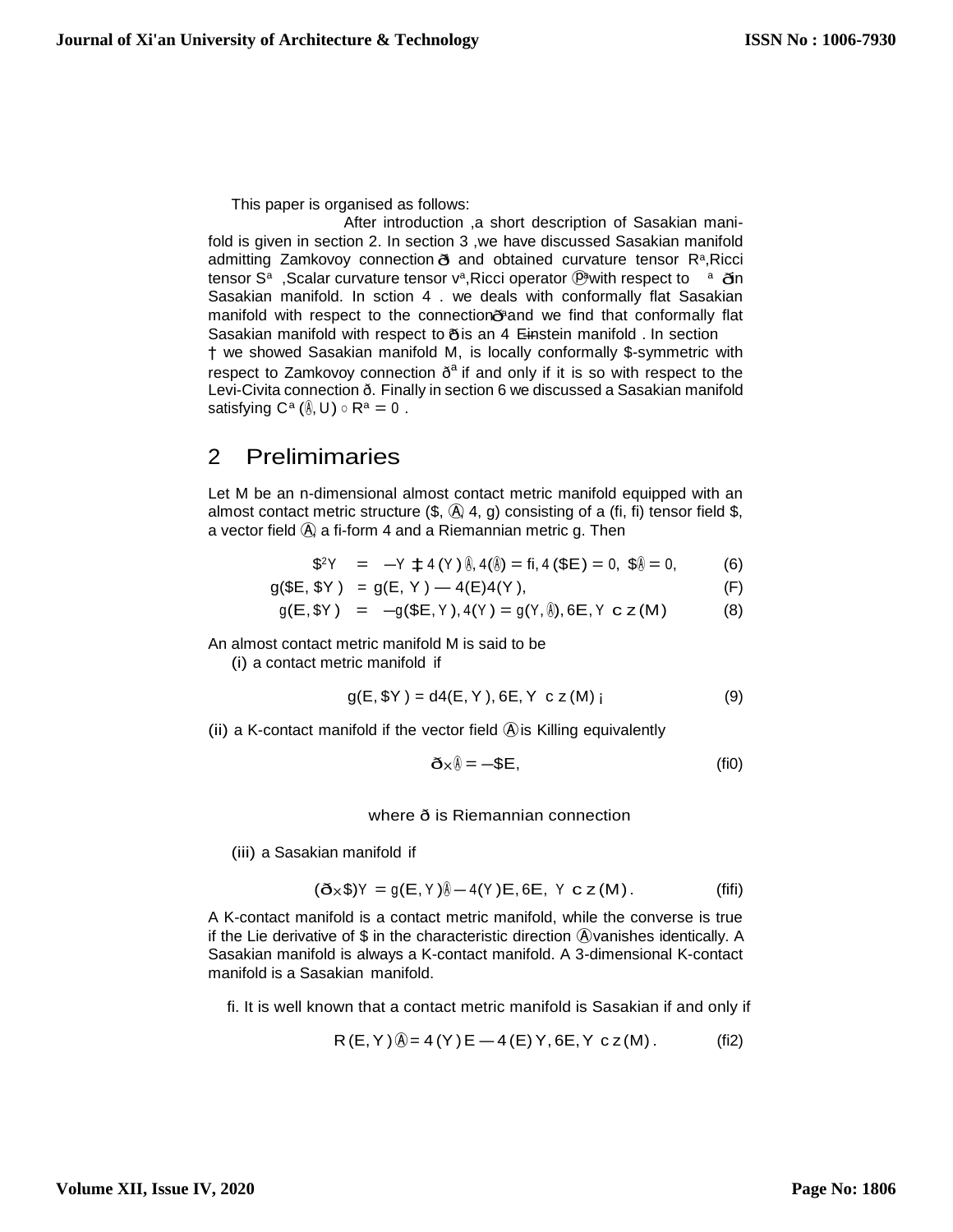In a Sasakian manifold equipped with the structure  $(\text{$\$}, \text{$\text{A}$}, 4, g)$ , the following relations also hold ([9],[4], [fifi]):

$$
(\delta x4) Y = g(E, $Y),
$$
 (fi3)

$$
R(\emptyset, E)Y = g(E, Y)\emptyset - 4(Y)E, \qquad (fi4)
$$

$$
S(E, \emptyset) = (n - fi) 4 (E), \qquad (fit)
$$

$$
R(E, \emptyset) Y = 4 (Y) E - g(E, Y) \langle A \rangle
$$
 (fi6)

$$
\mathfrak{P} \mathfrak{D} = (\mathsf{n} - \mathsf{fi}) \mathfrak{D} \tag{fiF}
$$

$$
S(E, Y) = g(\mathbf{E}, Y) \tag{fi8}
$$

$$
R(E, Y)Z = g(Y, Z)E - g(E, Z)Y
$$
\n
$$
\Sigma S (e, Se) = 0, \Sigma S (e, e) = v (scat) z (uvvative)
$$
\n(20)

$$
\Sigma_S (e_s, \$e_s) = 0, \Sigma_S (e_s, e_s) = v(\$catav \text{ curvature}) \tag{20}
$$
\n
$$
\Sigma_{\alpha} (\$e_s, \$e_s) = n - fi \quad \alpha(e_s, \$e_s) = 0 \tag{26}
$$

$$
\Sigma_{g}(\$e_s,\$e_s) = n\text{ -- fi, } \Sigma_{g}(\$e_s,\$e_s) = 0 \tag{2fi}
$$

Where the summation is taken over s from fi to n.

# 3 Some properties of Sasakiam mamifold admittimg Eamkovoy commectiom

In Sasakian manifold, using (fi0) and (fi3) equation (fi) reduces to

$$
\delta \hat{g} Y = \delta_X Y \; \text{†} \; g \left( E, \text{S} Y \right) \text{ and } 4 \left( Y \right) \text{ } \text{SE} \; \text{†} \; 4 \left( E \right) \text{ } \text{S} Y. \tag{22}
$$

Putting  $Y = \textcircled{A}$  in (22)

$$
\tilde{\mathbf{O}}\tilde{\mathbf{R}}\tilde{\mathbf{0}} = 0. \tag{23}
$$

Now by the help of (22), (fi0) and (fifi) we get the followings

$$
\delta \hat{\mathcal{R}}4 (Y)
$$
  
=  $\delta_X^a g(Y, \hat{\theta})$   
=  $4 (\delta_X Y) \ddagger g (E, \$Y),$  (24)

$$
\delta \hat{\mathcal{R}} (\$Y )
$$
  
=  $\delta \times (\$Y) - g ($E, $Y) \textcircled{9} - 4 (E) Y \neq 4 (E) 4 (Y) \textcircled{8},$  (2†)

$$
\delta \bar{X}g (Y, \$Z)
$$
  
= g ( $\delta xY$ , \$Z)  $\pm$  4 (E) g (\$Y, \\$Z)  $\pm$  g (Y,  $\delta x$  (\$Z))  
-4 (E) g (Y, Z)  $\pm$  4 (E) 4 (Y) 4 (Z). (26)

Now we know that

$$
R^{a} (E, Y) Z = \tilde{\sigma}_{X}^{a} \tilde{\sigma}_{Y}^{a} Z - \tilde{\sigma}_{Y}^{a} \tilde{\sigma}_{X}^{a} Z - \tilde{\sigma}_{[X,Y]}^{a} Z.
$$
 (2F)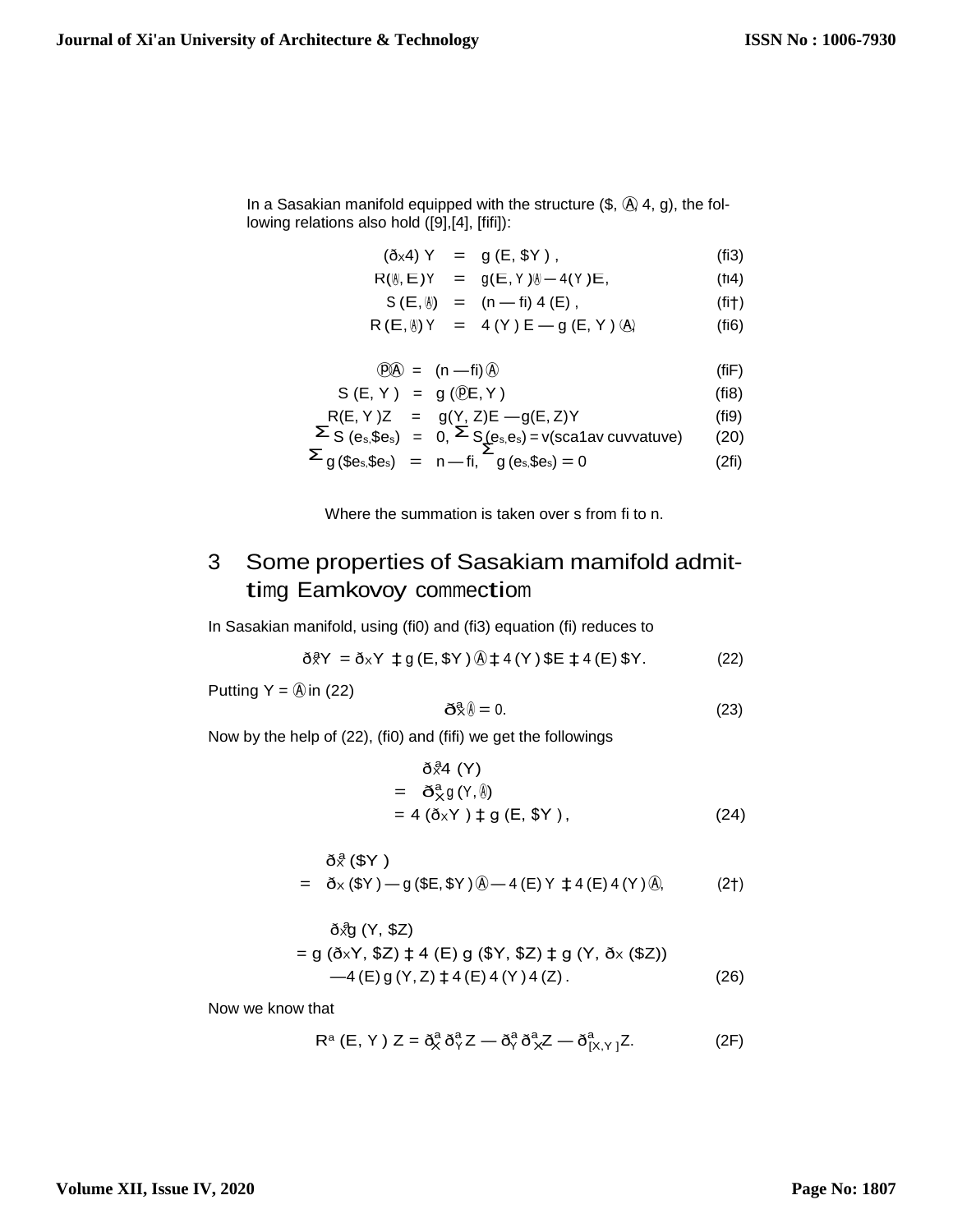By using (22), (23), (24), (2†) and (26) we obtain the followings  $\delta_X^a \delta_Y^a Z$  $= \delta x \delta y Z \ddagger g (E, \delta \delta y Z) \ddot{\delta} \ddagger 4 (\delta y Z) \ddot{\delta} E \ddagger 4 (E) \ddot{\delta} \delta y Z$  $\pm g$  ( $\delta_X$ Y, \$Z)  $\odot$  $\pm$  4 (E) g (\$Y, \$Z)  $\odot$  $\pm$  g (Y,  $\delta$ <sub>X</sub> (\$Z))  $\odot$  $-4$  (E) g (Y, Z)  $\circled{4}$   $\uparrow$  4 (E) 4 (Y) 4 (Z)  $\circled{4}$  – g (Y, \$Z) \$E  $\pm g$  (Y, \$Z) \$E  $\pm$  4 ( $\delta xZ$ ) \$Y  $\pm g$  (E, \$Z) \$Y  $\pm g$  (Z, \$E) \$Y  $\pm$  4 (Z)  $\delta$ x (\$Y)  $-$  4 (Z) g (\$E, \$Y)  $\hat{\theta}$  $-4$  (Z) 4 (E) Y  $\pm$  4 (Z) 4 (E) 4 (Y)  $\textcircled{4}$   $\pm$  4 ( $\textcircled{5}$ xY)  $\textcircled{5}$ Z  $\pm g$  (E, \$Y) \$Z — g (Y, \$E) \$Z  $\pm g$  (Y, \$E) \$Z  $\uparrow$ 4 (Y )  $\delta$ x (\$Z) — 4 (Y ) g (\$E, \$Z)  $\hat{\theta}$  — g (Z, \$E) \$Y  $-4 (Y) 4 (E) Z \ddagger 4 (Y) 4 (E) 4 (Z) \stackrel{\frown}{A}$  (28)

and

$$
\delta_{[X,Y]}^{a}Z
$$
\n
$$
= \delta_{[X,Y]}Z \ddagger g (\delta_{X}Y, \$Z) \hat{\phi} - g (\delta_{Y} E, \$Z) \hat{\phi} \ddagger 4 (Z) \$\delta_{X}Y
$$
\n
$$
-4 (Z) \$\delta_{Y} E \ddagger 4 (\delta_{X}Y) \$Z - 4 (\delta_{Y} E) \$Z.
$$
\n(29)

Interchanging E and Y in (28)

$$
\delta_Y^a \delta_X^a Z
$$
\n=  $\delta_Y \delta_X Z$    g (Y, \$ $\delta \times Z$ )  $\circledast$  ‡ 4 ( $\delta \times Z$ ) \$ $Y$  ‡ 4 (Y ) \$ $\delta \times Z$   
\n† g ( $\delta_Y$  E, \$Z)  $\circledast$  ‡ 4 (Y ) g (\$E, \$Z)  $\circledast$    g (E,  $\delta_Y$  (\$Z))  $\circledast$   
\n $\rightarrow$  4 (Y ) g (E, Z)  $\circledast$  ‡ 4 (Y ) 4 (E) 4 (Z)  $\circledast$    g (E, \$Z) \$ $Y$   
\n† g (E, \$Z) \$ $Y$  † 4 ( $\delta_Y$  Z) \$E   g (Y, \$Z) \$E  
\n† g (Z, \$Y ) \$E † 4 (Z)  $\delta_Y$  (\$E)  $\rightarrow$  4 (Z) g (\$Y, \$E)  $\circledast$   
\n $\rightarrow$  4 (Z) 4 (Y ) E † 4 (Z) 4 (Y ) 4 (E)  $\circledast$    4 ( $\delta_Y$  E) \$Z  
\n† g (Y, \$E) \$Z \rightarrow g (E, \$Y ) \$Z † g (E, \$Y ) \$Z  
\n† 4 (E)  $\delta_Y$  (\$Z)  $\rightarrow$  4 (E) g (\$Y, \$Z)  $\circledast$    g (Z, \$Y ) \$E  
\n $\rightarrow$  4 (E) 4 (Y) Z † 4 (E) 4 (Y) 4 (Z)  $\circledast$  (30)

Now in reference of (28), (29) and (30) we get from (2F)

$$
R^{a} (E, Y) Z
$$
  
= R (E, Y) Z – g (Z, \$E) \$Y – g (Y, \$Z) \$E  
-2g (Y, \$E) \$Z \nmid g (E, Z) 4 (Y) @—4 (E) g (Y, Z) @  
\n‡4 (E) 4 (Z) Y – 4 (Y) 4 (Z) E (3fi)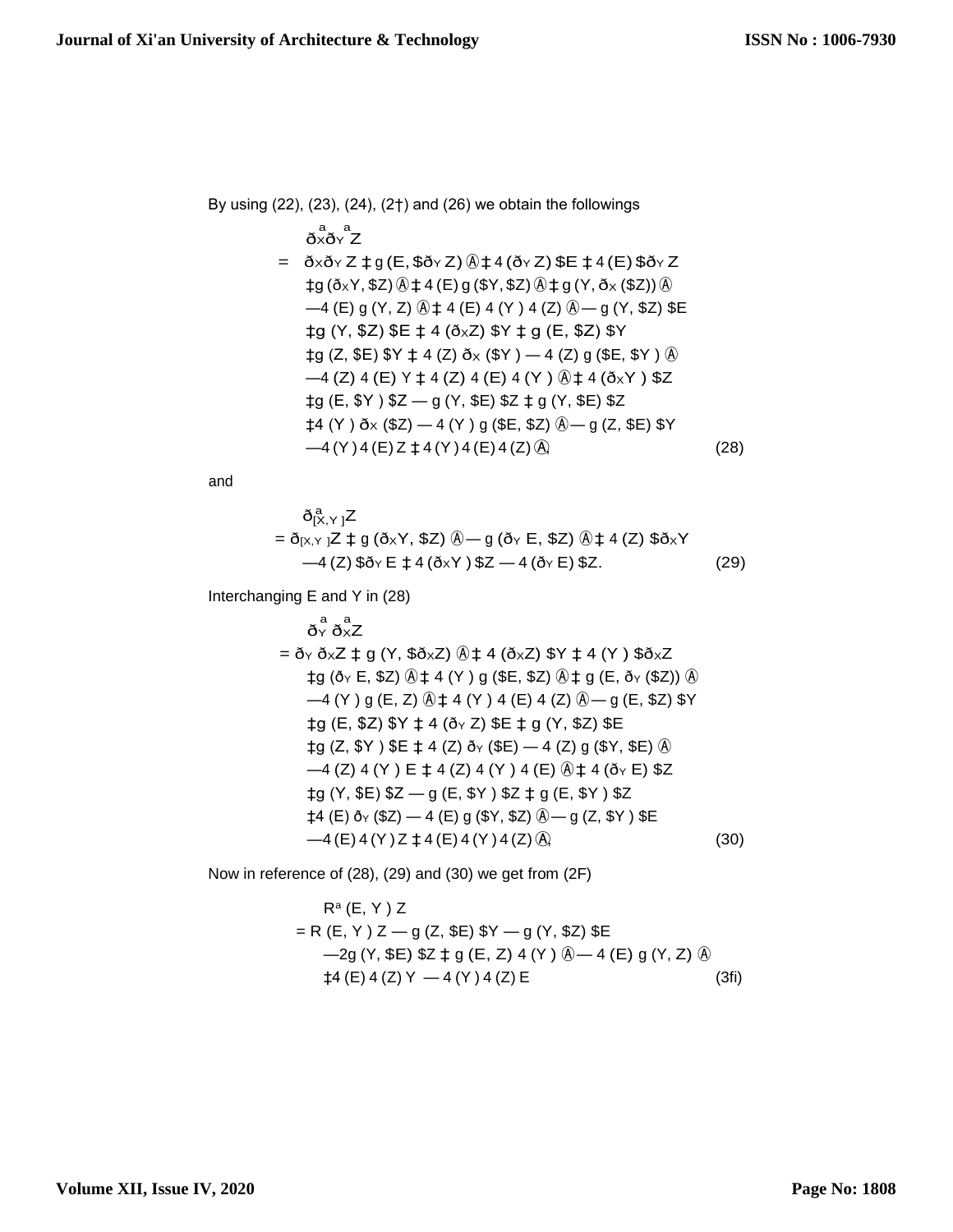$(36)$ 

Consequently one can easily bring out the followings:

$$
S^{a}(Y, Z) = S(Y, Z) \ddagger 2g(Y, Z) - (\text{fi} \ddagger \text{ n}) 4(Y) 4(Z), \qquad (32)
$$

$$
S^{\alpha}(Y,\emptyset) = 0, \qquad (33)
$$

$$
S^{\alpha}(\S, Z) = 0, \tag{34}
$$

$$
\begin{array}{rcl}\n\textcircled{P}Y &=& \textcircled{P}Y \downarrow 2Y - (\text{fi} \downarrow \text{n}) \, 4 \, (Y) \, \textcircled{A}\n\end{array} \tag{3}\n\tag{3}\n\textcircled{1}
$$

$$
\left(\overline{D}^{\alpha}\right) = 0,
$$

$$
v^a = v \ddagger n \dot{m} \tag{3F}
$$

$$
\mathsf{R}^{\mathsf{a}}\left(\mathsf{E},\mathsf{Y}\right)\left(\widehat{\mathsf{A}}\right) = 0,\tag{38}
$$

$$
\mathsf{R}^{\mathsf{a}}\left(\mathbf{0},\mathsf{Y}\right)\mathsf{Z} = 0, \tag{39}
$$

$$
\mathsf{R}^{\mathsf{a}}\left(\mathsf{E},\mathsf{B}\right)\mathsf{Z} = 0. \tag{40}
$$

Thus we can state the followings:

Propositiom 2 Get M be an n-dsmenssona1 Sasahsan mansfold admsttsng Xamhoso4 GONNEGTSON  $\eth^a$ , fhen

- (s) fhe GUVsatuve tensov  $R^a$  of  $\tilde{O}^a$  ss gssen b4 (hf),
- (ss) frhe Æs $G$ s tensov S<sup>a</sup> of  $\tilde{O}^a$  ss gssen b4 (hW),
- (sss) fhe scalav GUvsatuve  $v^a$  of  $\eth^a$  ss gssen b4 (hU),
- (ss) fhe *Æsccs* tensov  $S^a$  of  $\tilde{O}^a$  ss s4mmetvsc.

Now if we suppose that the Sasakian manifold is Ricci flat with respect to the Zamkovoy connection. Then from (32) we get

$$
S(Y, Z) = -2g(Y, Z) \ddagger (fi \ddagger n) 4 (Y) 4 (Z).
$$

This leads to the following

Theorem 3 If the mansfo1d M<sup>n</sup> ss Æsces fiat msth vespect to the Xamhoso4 GONNEGTSON sf and on<sup>14</sup> sf  $M<sup>n</sup>$  ss an 4-Esnstesn mansfold.

### Comformally flat Sasakiam mamifold with re-4 spect to the commectiom  $\eth^a$

In view of (†), (3fi), (32) and (36), the conformal curvature tensor  $C^a$  with respect to the Zamkovoy connectiors<sup>a</sup> on a Sasakian manifold M of dimension  $(n > 2)$  takes the form

$$
C^{a}(E, Y) Z
$$
  
= C (E, Y) Z - g (Z, \$E) \$Y - g (Y, \$Z) \$E  
-2g (Y, \$E) \$Z \nmid g (E, Z) 4 (Y) @ - 4 (E) g (Y, Z) @ \nmid 4 (E) 4 (Z) Y - 4 (Y) 4 (Z) E  
+ 
$$
\frac{f i}{n-2} 4g(Y, Z) E \nmid 4g (E, Z) Y \nmid (f i \nmid n) 4 (Y) 4 (Z) E - (f i \nmid n) 4 (E) 4 (Z) Y+ (f i \nmid n) 4 (E) g (Y, Z) @ - (f i \nmid n) 4 (Y) g (E, Z) @ ] (4f i)
$$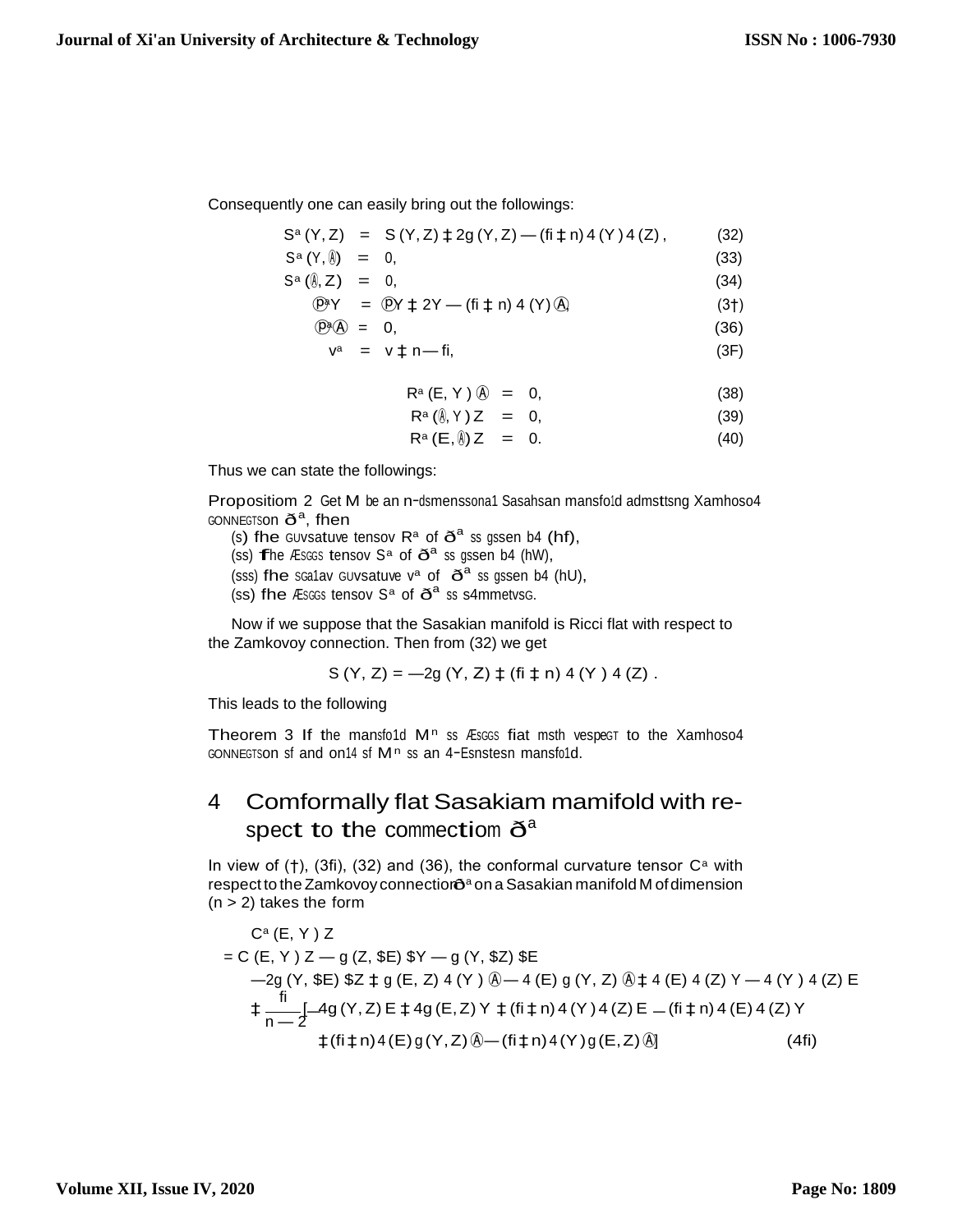connection of it vanishes identically (that is,  $C = 0$ ). A conformally flat A conformal curvature tensor C is said to be flat with respect to Levi-Civita Sasakian manifold with respect to the semi-symmetric metric connection has been studied in [2]. Assume that, M is conformally flat Sasakian manifold with respect to the connection  $\delta^a$ . That is,  $C^a = 0$ . Then from (4fi), we have

R (E, Y ) Z = g (Z, \$E) \$Y ‡ g (Y, \$Z) \$E ‡2g (Y, \$E) \$Z — g (E, Z) 4 (Y ) Ⓐ ‡ 4 (E) g (Y, Z) Ⓐ —4 (E) 4 (Z) Y ‡ 4 (Y ) 4 (Z) E fi ‡ n — <sup>2</sup>[S (Y, Z) E ‡ 2g (Y, Z) E — (fi ‡ n) 4 (Y ) 4 (Z) E —S (E, Z) Y — 2g (E, Z) Y ‡ (fi ‡ n) 4 (E) 4 (Z) Y ‡g (Y, Z) ⓟE ‡ 2g (Y, Z) E ‡ (fi ‡ n) 4 (E) g (Y, Z) Ⓐ —g (E, Z) ⓟY — 2g (E, Z) Y ‡ (fi ‡ n) 4 (Y ) g (E, Z) Ⓐ] (42)

Taking inner product with W in (42)

R (E, Y, Z, W) = g (Z, \$E) g (\$Y, W) 
$$
\ddagger
$$
 g (Y, \$Z) g (\$E, W)  
\n $\ddagger$ 2g (Y, \$E) g (\$Z, W) - g (E, Z) 4 (Y) 4 (W)  $\ddagger$  g (Y, Z) 4 (E) 4 (W)  
\n $\qquad -4$  (E) 4 (Z) g (Y, W)  $\ddagger$  4 (Y) 4 (Z) g (E, W)  
\n $\qquad \ddots$   
\n $\qquad \ddots$   
\n $\qquad \qquad$   
\n $\qquad \qquad$ 6 (E, Z) g (Y, W) - 2g (E, Z) g (Y, W)  $\ddagger$  (fi  $\ddagger$  n) 4 (E) 4 (Z) g (Y, W)  
\n $\qquad \qquad$ 7g (Y, Z) g (QE, W)  $\ddagger$ 2g (Y, Z) g (E, W)  $\ddagger$  (fi  $\ddagger$  n) 4 (E) 4 (Z) g (Y, W)  
\n $\qquad \qquad$ 4g (Y, Z) g (QE, W)  $\ddagger$ 2g (Y, Z) g (E, W)  $\ddagger$  (fi  $\ddagger$  n) 4 (E) g (Y, Z) g (i), W)  
\n $\qquad \qquad$ 9 (E, Z) g (QY, W) - 2g (E, Z) g (Y, W)  $\ddagger$  (fi  $\ddagger$  n) 4 (Y) g (E, Z) g (i), W)] (43)

Setting  $E = W = \hat{A}$  in (43)

R (i), Y, Z, i) = g (Z, \$0) g (\$Y, i) 
$$
\pm
$$
 g (Y, \$Z) g (\$0, i)  
\n $\pm 2g (Y, $0) g ($Z, i) - g (i) Z) 4 (Y) 4 (i)  $\pm$  g (Y, Z) 4 (i) 4 (i)  
\n $\rightarrow$  4 (i) 4 (Z) g (Y, i)  $\pm$  4 (Y) 4 (Z) g (i) .  
\n $\pm \frac{f}{n-2}$ [S (Y, Z) g (i) . $\pm$  2g (Y, Z) g (i) . $\pm$  4 (ii) 4 (iii) 4 (iv) 4 (v) 4 (v) 4 (v) 4 (v) 4 (v) 4 (v) 4 (2) g (i) .  
\n $\pm$  g (Y, Z) g (i) (i) - 2g (i) Z) g (Y, i)  $\pm$  (ii  $\pm$  n) 4 (i) 4 (Z) g (Y, i)   
\n $\pm$  g (Y, Z) g (i) (i)  $\pm$  2g (Y, Z) g (i) (i)  $\pm$  (ii  $\pm$  n) 4 (i) g (Y, Z) g (i) .  
\n $\pm$  g (i) Z) g (i) (i) - 2g (i) Z) g (i) (j)  $\pm$  (ii  $\pm$  n) 4 (i) g (i) Z) g (i) .  
\n $\pm$  g (i) Z) g (i) (i) - 2g (i) Z) g (i)  $\pm$  (ii  $\pm$  n) 4 (i) g (i) Z) g (i) .  
\n $\pm$  g (i) g (i) g (j) g (k) - 2g (k) g (k) g (l)  $\pm$  (l)  $\pm$  n) 4 (l) g (l) Z) g (l) m (l)$ 

the help of (fi4),(fi†), we have

$$
S(Y, Z) = -2g(Y, Z) \pm (n \pm fi) 4 (Z) 4 (Y). \tag{4}
$$

Thus, we can state the following: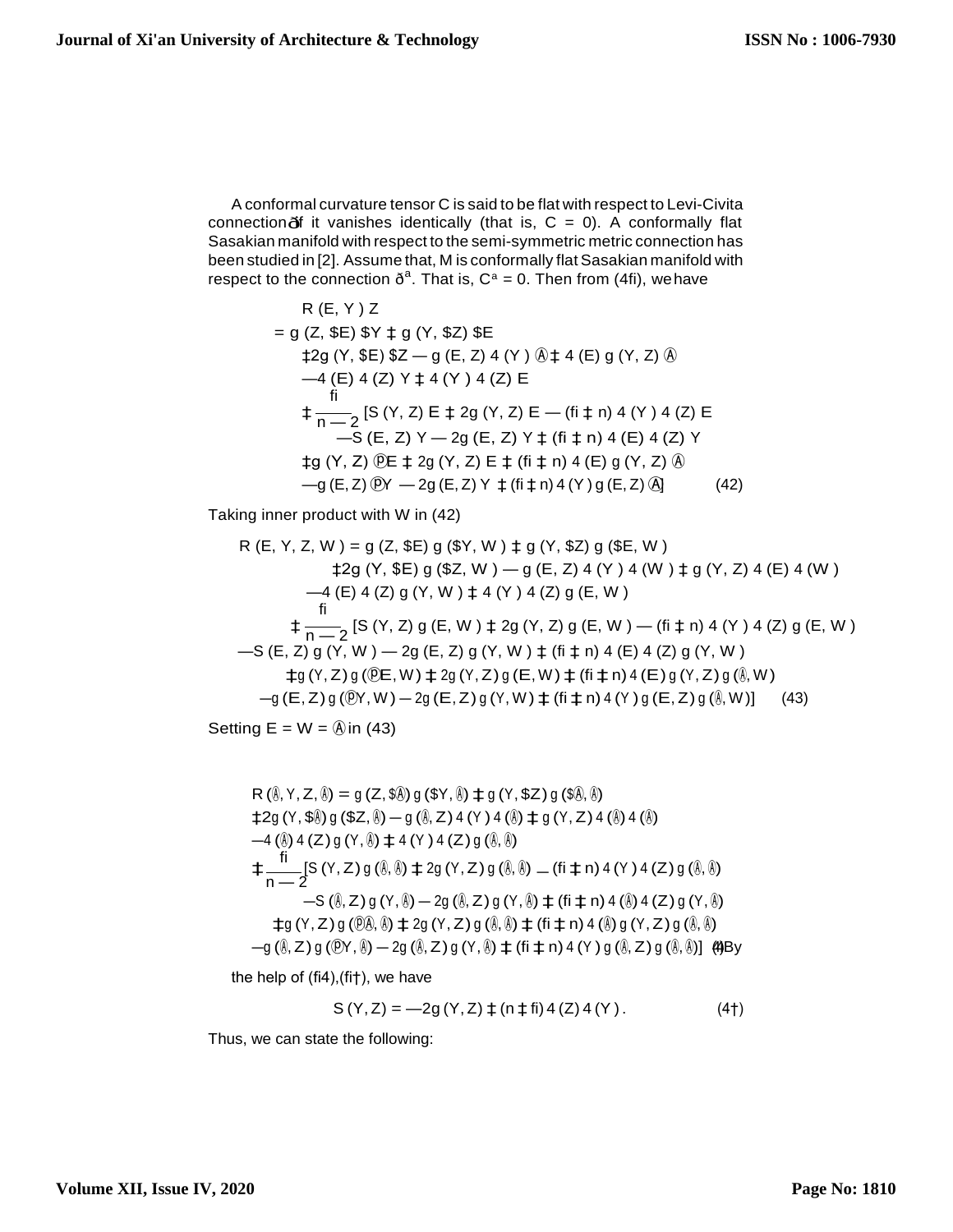Theorem 4 A GONFOVma114 fiat Sasahsan mansfo1d M  $(n > 2)$  admsttsng Xamhoso4 GONNEGTSON  $\eth^a$  ss an 4-Esnstesn mansfold.

### Locally comformally \$-symmetric Sasakiam mam-5 ifolds with respect to commectiom  $\mathbf{\check{O}}^a$

In fi9FF, Takahashiffi2] first studied the concept of locally \$-symmetry on a Sasakian manifold. In this section we consider a locally conformally \$-symmetric Sasakian manifolds with respect to the connection  $\delta^a$ .

Defimitiom 5 A Sasahsan mansfo1d M ss sasd to be 10Ga114 GONFOVma114 \$-s4mmetysG msth vespect to the Xamhoso4 GONNEGTSON  $\eth^a$  sf the GONFOVma1 GUVsatuve tensov  $C^a$  msth vespect to the GONNEGTSON  $\tilde{O}^a$  satssfles

$$
\$^2 \left( \check{\delta}^a \right) C^a \right) (E, Y) Z = 0, \tag{46}
$$

mheve E, Y, Z and W ave hovssonta1 sectov fle1ds on M ,s.e E, Y, Z and W ave ovthonovma1 to  $\emptyset$  on the sasahsan mansfo1d M.

In view of (22) we have that

$$
(\eth^a \sqrt{C}^a) (E, Y) Z = (\eth \sqrt{C}^a) (E, Y) Z \ddagger g (W, \$C^a (E, Y) Z) \textcircled{1} \ddagger 4 (C^a (E, Y) Z) \$W
$$
  

$$
\ddagger 4 (W) \$C^a (E, Y) Z.
$$
 (4F)

Now, Differentiating (4fi) in the direction of W, we obtain

$$
(\eth_V \mathbf{C}^a) (\mathsf{E}, \mathsf{Y}) \mathsf{Z} = (\eth_V \mathsf{C}) (\mathsf{E}, \mathsf{Y}) \mathsf{Z}.
$$
 (48)

Using  $(6)$ ,  $(fi4)$ ,  $(fi<sup>+</sup>)$  and  $(4fi)$ 

$$
4 (Ca (E, Y) Z) $W
$$
  
=  $-\frac{1}{n-2}$  [S (Y, Z) 4 (E) - S (E, Z) 4 (Y)  $\pm$  4g (Y, Z) 4 (E) - 4g (E, Z) 4 (Y)  
-(fi  $\pm$  n) 4 (E) g (Y, Z)  $\pm$  (fi  $\pm$  n) 4 (Y) g (E, Z)]\$W (49)

By the help of (48) and (49), we get obtain from (4F)

$$
(\delta^a_{\Lambda}C^a) (E, Y) Z = (\delta_V C) (E, Y) Z \ddagger g (W, $C^a (E, Y) Z) @\n\frac{f i}{\ln 2}[S(Y, Z) 4(E) - S(E, Z) 4(Y) \ddagger 4g(Y, Z) 4(E) - 4g(E, Z) 4(Y) - (fi \ddagger n) 4(E) g(Y, Z)\n\ddagger (fi \ddagger n) 4(Y) g(E, Z)]$W \ddagger 4(W) $C^a (E, Y) Z. \tag{†0}
$$

Applying  $$^2$  on both sides of ( $\uparrow$ 0) and using (6), we obtain

$$
\begin{aligned}\n\mathcal{S}^2 \left( \delta^a \mathcal{L}^a \right) & \left( E, Y \right) Z \\
&= \mathcal{S}^2 \left( \delta_V C \right) \left( E, Y \right) Z \\
&\text{if } \\
& \frac{1}{n - f_i} \left[ S \left( Y, Z \right) 4 \left( E \right) - S \left( E, Z \right) 4 \left( Y \right) \right] 2 g \left( Y, Z \right) 4 \left( E \right) - 2 g \left( E, Z \right) 4 \left( Y \right) \right] \mathcal{W} \\
&\text{if } \\
& \left( W \right) \mathcal{S} C^a \left( E, Y \right) Z.\n\end{aligned}
$$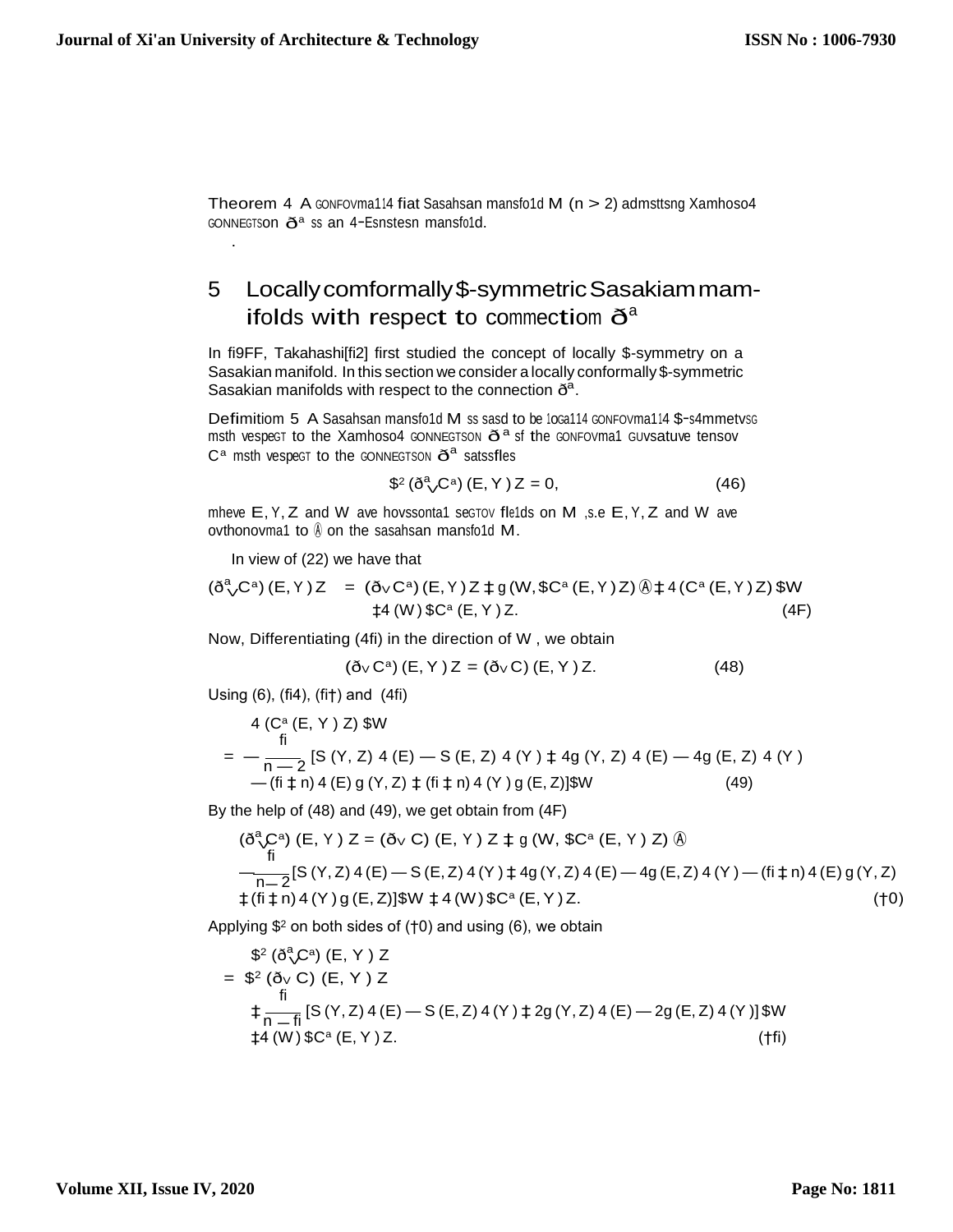Now, if E, Y, W are horizantal vector fields, i.e if orthogonal to  $\hat{A}$ , then ,4 (E) =  $4(Y) = 4(W) = 0$  and the above equation reduces to

$$
\$^2 (\check{\mathbf{O}}^a \check{\mathbf{C}}^a) (\mathsf{E}, \mathsf{Y}) \mathsf{Z} = \$^2 (\check{\mathbf{O}} \vee \mathsf{C}) (\mathsf{E}, \mathsf{Y}) \mathsf{Z}.
$$
 (†2)

Which shows that, the manifold M is locally conformally \$-symmetric with respect to the connection  $\delta^a$  if and only if it is so with respect to the connection ð.

Thus we state the following:

Theorem 6 A Sasahsan mansfo1d M ( $n > 3$ ), ss 10Ga114 GONFOVma114 \$-s4mmetvsG msth vespect to Xamhoso4 connects on  $\tilde{O}^a$  sf and on 14 sf st ss so msth vespect to the Gess-Gsssta GONNEGTSON  $\delta$ .

### Sasakiam mamifold admittimg Eamkovoy com-6 mectiom  $\tilde{O}^a$  satisfyimg C ( $\hat{\theta}$ , U)  $\circ$  R = 0

In this section consider a Sasakian manifold M satisfying the condition

$$
C^{\alpha}(\mathbf{0},U)\circ R^{\alpha}(W,Z)V=0.
$$
 (†3)

Then we have

$$
C^{a}(\mathbb{A},U) R^{a}(W,Z) V - R^{a}(C^{a}(\mathbb{A},U) W,Z) V - R^{a}(W,C^{a}(\mathbb{A},U) Z) V - R^{a}(W,Z) C^{a}(\mathbb{A},U) V = 0.
$$
\n
$$
(†4)
$$

Replacing W by  $\textcircled{a}$  in (†4), we get

$$
C^{a}(\emptyset, U) R^{a}(\emptyset, Z) V = R^{a} (C^{a}(\emptyset, U) \emptyset, Z) V \pm R^{a}(\emptyset, C^{a}(\emptyset, U) Z) V \pm R^{a}(\emptyset, Z) C^{a}(\emptyset, U) V = 0.
$$
\n
$$
( \dagger \dagger )
$$

Using (38), (39) and (40) in (††)

$$
\mathsf{R}^{\mathsf{a}}\left(\mathsf{C}^{\mathsf{a}}\left(\emptyset,\mathsf{U}\right)\emptyset,\mathsf{Z}\right)\mathsf{V}\;=0.\tag{†6}
$$

By the help of  $(3fi)$  and  $(4fi)$  in  $(†6)$  we get

$$
0 = Ra (0)U, Z) V \downarrow 2Ra (U, Z) V.
$$
 (†F)

Taking inner product with Y in the above equation we obtain

$$
R^{a}(\mathbb{P}U, Z, V, Y) \ddagger 2R^{a}(U, Z, V, Y) = 0.
$$
 (†8)

Let  $(e_s)$  (fi  $\leq s \leq n$ ) be an orthonormal basis of the tangent space at any point of the manifold M. Then putting  $U = Y = e_s$  in the equation (†8) and taking summation over  $s$ , fi  $\leq s \leq n$ , we get

$$
S^{2}(Z, V)
$$
  
= -3S (\$V, \$Z) - 2S (Z, V)  $\downarrow$  n<sup>2</sup> - n  $\downarrow$  4<sup>2</sup>(V) 4 (Z)  
 $\downarrow$  (n- $\uparrow$ ) g (V, Z). (†9)

This leads the following theorem: